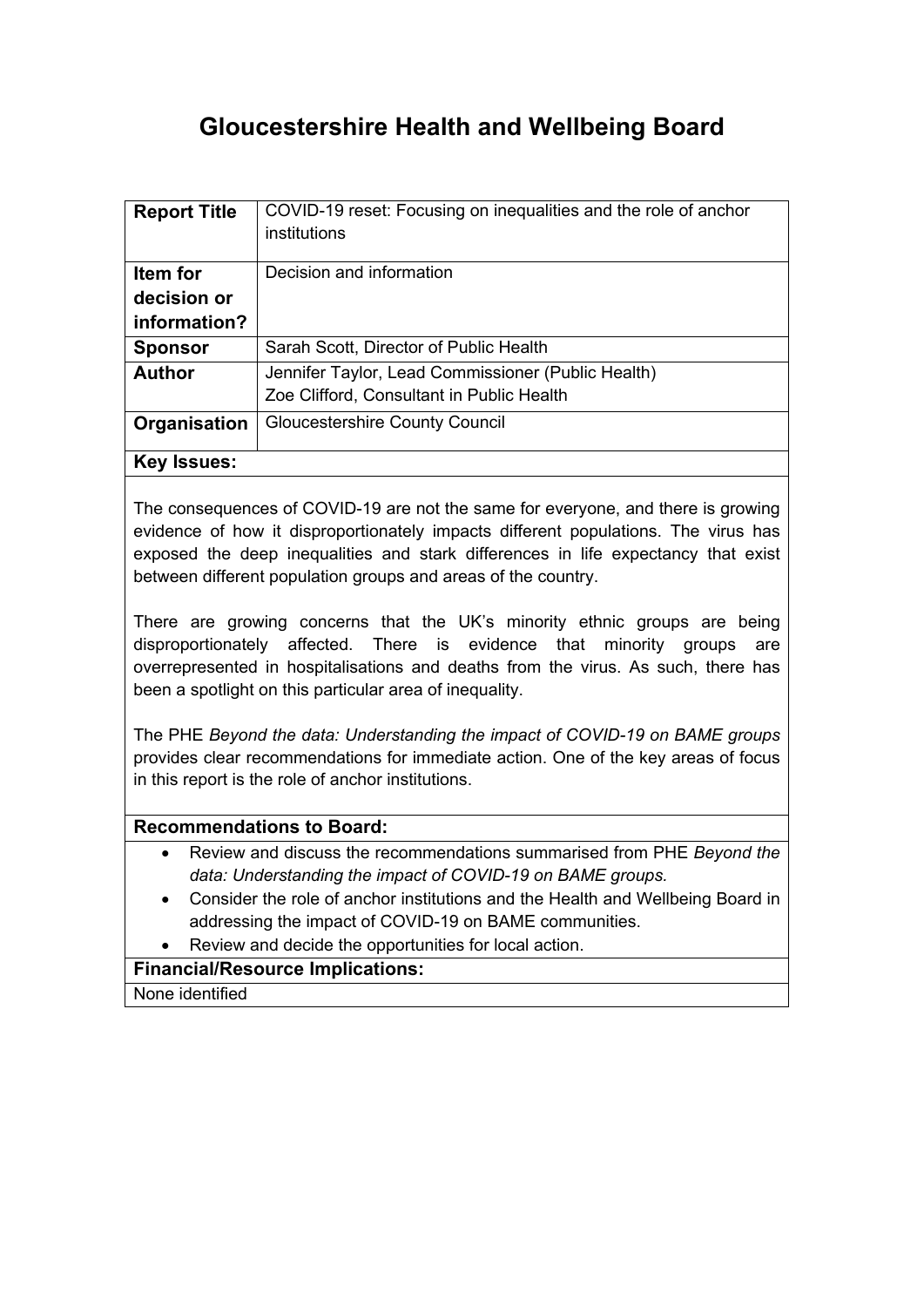# **COVID-19 reset: Focusing on inequalities and the role of anchor institutions**

## **1. Introduction**

Pandemics rarely affect all people in a uniform way. The consequences of COVID-19 are not the same for everyone, and there is growing evidence of how it disproportionately impacts different populations. The virus has exposed the deep inequalities and stark differences in life expectancy that exist between different population groups and areas of the country. The Health Foundation has questioned whether COVID-19 presents a watershed moment for health inequalities<sup>1</sup>.

This paper aims to provide background to inform discussion on:

- the impact of the coronavirus on health inequalities, with a particular focus on ethnicity
- the role of Health & Wellbeing Board members as "anchor institutions" in mitigating actions
- further opportunities for local action

# **2. Health inequalities**

Health inequalities are the preventable, unfair and unjust differences in health status between groups, populations or individuals that arise from the unequal distribution of social, environmental and economic conditions within societies, which determine the risk of people getting ill, their ability to prevent sickness, or opportunities to take action and access treatment when ill health occurs.

Health inequalities can be considered in four main dimensions, although it is important to note that these often overlap.

- Protected characteristics
- Socio economic groups and deprivation
- Vulnerable groups
- Geography

As the COVID-19 pandemic progresses, the consequences of disruption are likely to impact more on some groups, communities and places than others and result in further increases in health inequalities.

Tackling health inequalities requires long term action but there are also much shorter-term actions which could help mitigate against the impact of COVID-19. There are growing concerns that the UK's minority ethnic groups are being disproportionately affected. There is evidence that minority groups are overrepresented in hospitalisations and deaths from the virus. As such, there has been a spotlight on this particular area of inequality, with some very clear recommended actions.

<sup>1</sup> <https://www.health.org.uk/publications/long-reads/will-covid-19-be-a-watershed-moment-for-health-inequalities>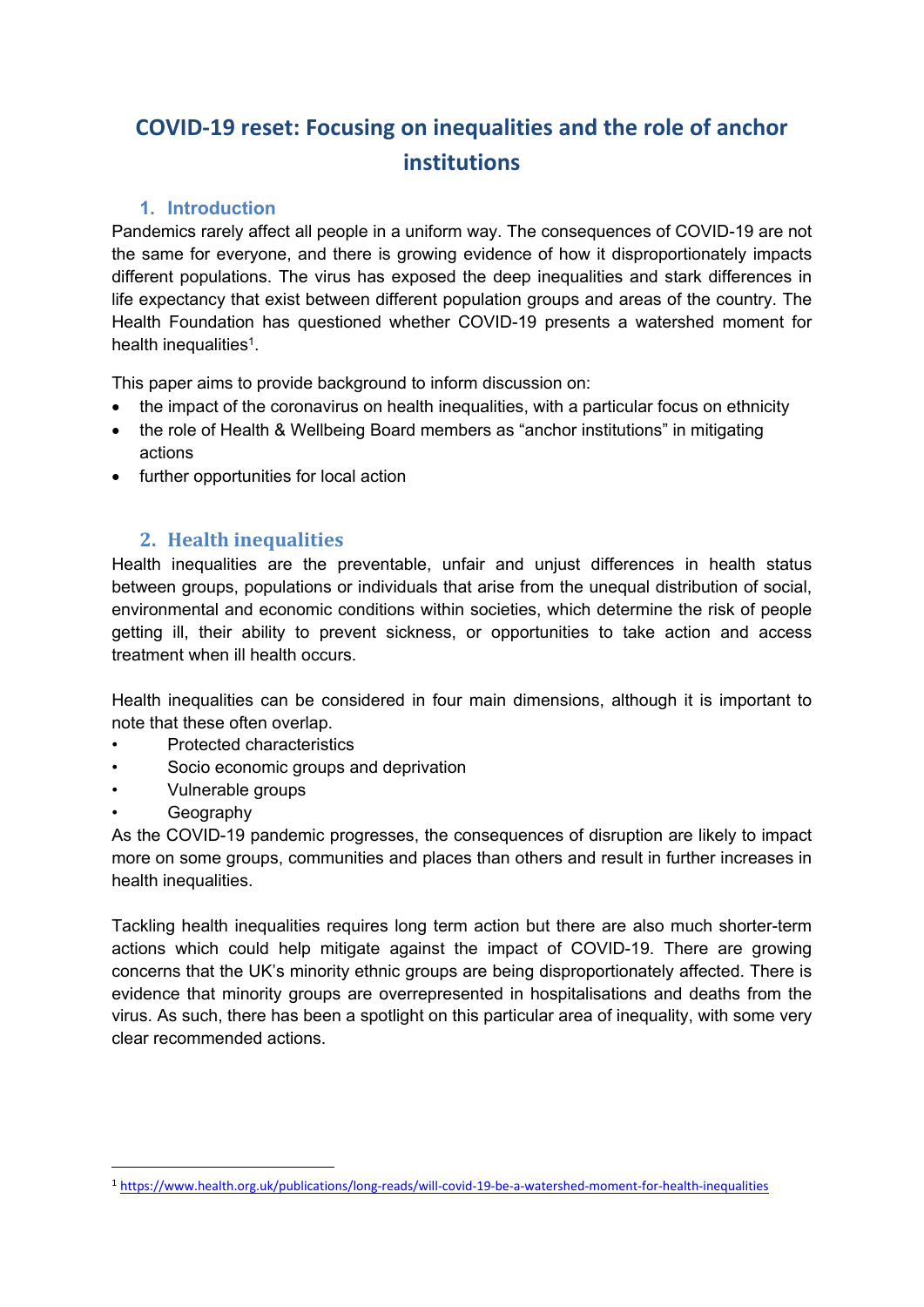# **3. Are some ethnic groups more vulnerable to COVID-19 than others?**

The Institute for Fiscal Studies published their findings at the beginning of May on why some ethnic groups are more vulnerable to COVID-19 than others<sup>2</sup>. The key findings were:

- The impacts of the COVID-19 crisis are not uniform across ethnic groups, and aggregating all minorities together misses important differences.
- Per-capita COVID-19 hospital deaths are highest among the black Caribbean population and three times those of the white British majority.
- Once you take account of age and geography, most minority groups 'should' have fewer deaths per capita than the white British majority.
- After accounting for the age, gender and geographic profiles of ethnic groups, inequalities in mortality relative to the white British majority are therefore more stark for most minority groups than they first appear.
- After accounting for the role of age and geography, Bangladeshi hospital fatalities are twice those of the white British group, Pakistani deaths are 2.9 times as high and black African deaths 3.7 times as high.
- These disparities cannot currently be accounted for by non-hospital deaths.
- Occupational exposure may partially explain disproportionate deaths for some groups.
- At-risk underlying health conditions are especially prevalent among older Bangladeshis, Pakistanis and black Caribbean people.

# **4. Stakeholder insights**

The PHE *Beyond the data: [Understanding](https://assets.publishing.service.gov.uk/government/uploads/system/uploads/attachment_data/file/892376/COVID_stakeholder_engagement_synthesis_beyond_the_data.pdf) the impact of COVID-19 on BAME groups<sup>3</sup>* shows that there is an association between belonging to some ethnic groups and the likelihood of testing positive for and dying with COVID-19. It provides a descriptive summary of stakeholder insights into the factors that may be influencing the impact of COVID-19 on BAME communities.

The report sets four key areas of focus:

- Research and data
- Policy
- Communications
- Anchor institutions

Health & Wellbeing Board partners have a crucial role in responding to the recommendations set out in this report and some of these require rapid action before the possibility of a second peak in the pandemic. In summary, the seven recommendations in the report are:

1. Mandate comprehensive and quality **ethnicity data collection and recording** as part of routine NHS and social care data collection systems.

<sup>2</sup> [https://www.ifs.org.uk/inequality/wp-content/uploads/2020/04/Are-some-ethnic-groups-more-vulnerable-to-COVID-19](https://www.ifs.org.uk/inequality/wp-content/uploads/2020/04/Are-some-ethnic-groups-more-vulnerable-to-COVID-19-than-others-V2-IFS-Briefing-Note.pdf) [than-others-V2-IFS-Briefing-Note.pdf](https://www.ifs.org.uk/inequality/wp-content/uploads/2020/04/Are-some-ethnic-groups-more-vulnerable-to-COVID-19-than-others-V2-IFS-Briefing-Note.pdf) 3

[https://assets.publishing.service.gov.uk/government/uploads/system/uploads/attachment\\_data/file/892376/COVID\\_stake](https://assets.publishing.service.gov.uk/government/uploads/system/uploads/attachment_data/file/892376/COVID_stakeholder_engagement_synthesis_beyond_the_data.pdf) [holder\\_engagement\\_synthesis\\_beyond\\_the\\_data.pdf](https://assets.publishing.service.gov.uk/government/uploads/system/uploads/attachment_data/file/892376/COVID_stakeholder_engagement_synthesis_beyond_the_data.pdf)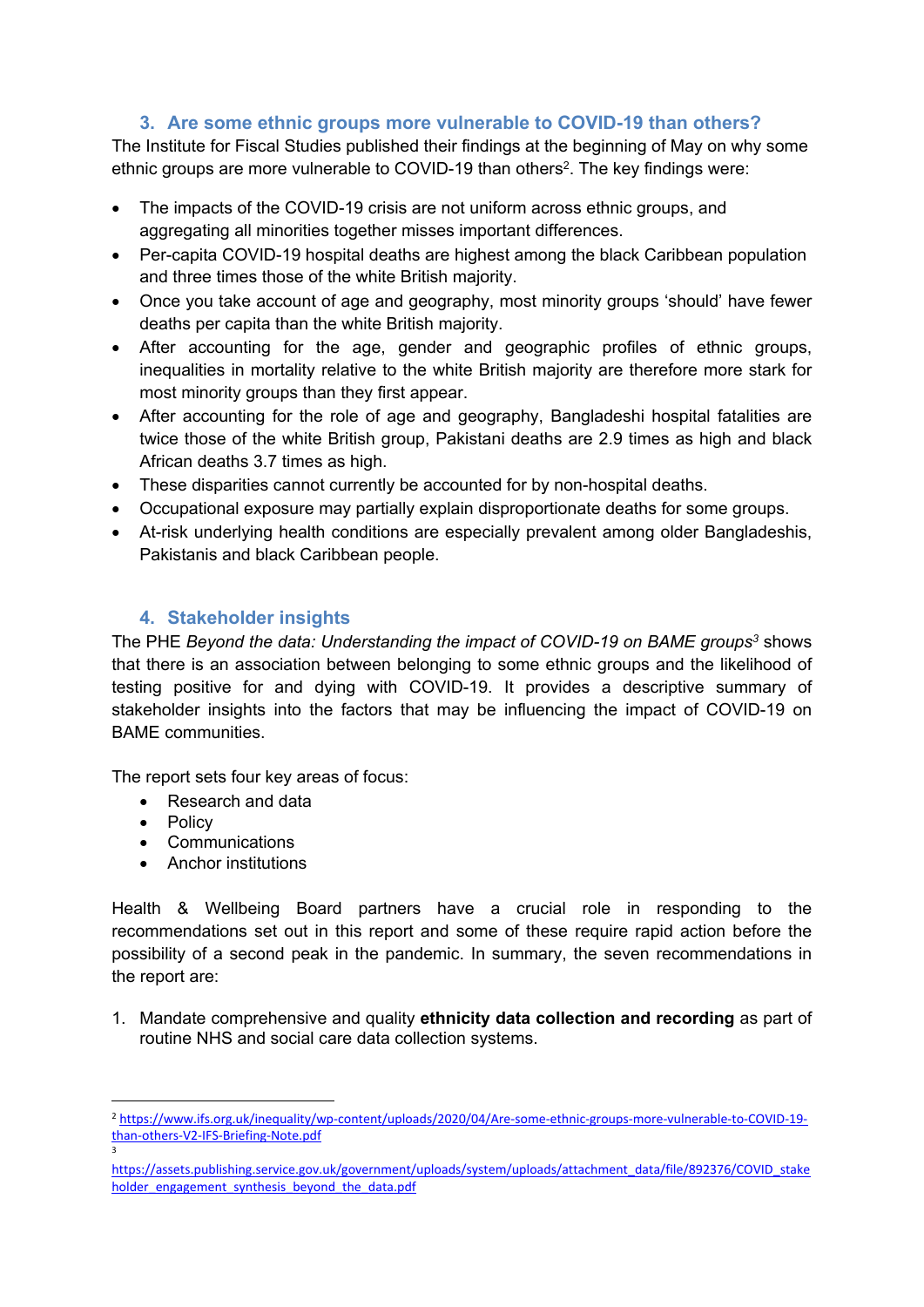- 2. Support **community participatory research**, in which researchers and community stakeholders engage as equal partners in all steps of the research process.
- 3. Improve **access, experiences and outcomes of NHS, local government and integrated care systems commissioned services** by BAME communities.
- **4.** Accelerate the development of **culturally competent occupational risk assessment tools.**
- 5. Fund, develop and implement **culturally competent COVID-19 education and prevention campaigns.**
- 6. Accelerate efforts to **target culturally competent health promotion and disease prevention programmes** for non-communicable diseases.
- 7. Ensure that **COVID-19 recovery strategies** actively **reduce inequalities caused by the wider determinants of health** to create long term sustainable change.

Action to address these recommendations will need to encompass internal organisational changes focusing on employee safety and wellbeing; service delivery changes, community engagement and health promotion; and system wide attention to the key socio-economic and environmental factors that determine people's health outcomes.

Further work is required to fully scope these actions, as set out in the Opportunities for Local Action section below. However, the following section identifies an opportunity to build on discussions held just before the pandemic to address the seventh recommendation of the PHE *Beyond the data: Understanding the impact of COVID-19 on BAME groups* report.

### **5. Anchor institutions**

At the Health and Wellbeing Board in January 2020 and following discussions on the DPH Annual Report 2019 and the draft Health & Wellbeing Strategy, the Board agreed that the concept of anchor institutions needed further exploration and was one that the Board could look at in depth at a future development meeting.

There is an ideal opportunity for the anchor institutions approach to form a key part of the Board's plan to address health inequalities with a particular focus on BAME communities and COVID-19.

Anchor institutions share a number of key characteristics:

- **Geographic immobility**: strong ties to the geographic area in which they are based through invested capital, mission and relationship to customers and employees
- **Size**: anchor institutions tend to be large employers with significant purchasing power. Both these factors influence the level of impact these institutions can have on the local economy
- **Non-profit**: while there are examples of for-profit organisations, these institutions tend to operate not-for-profit.

As anchor institutions, Health & Wellbeing Board partners could play a key role in tackling health inequalities post-COVID-19, not just in terms of interventions or service delivery but also as employers, purchasers, holders of physical assets, and partners within local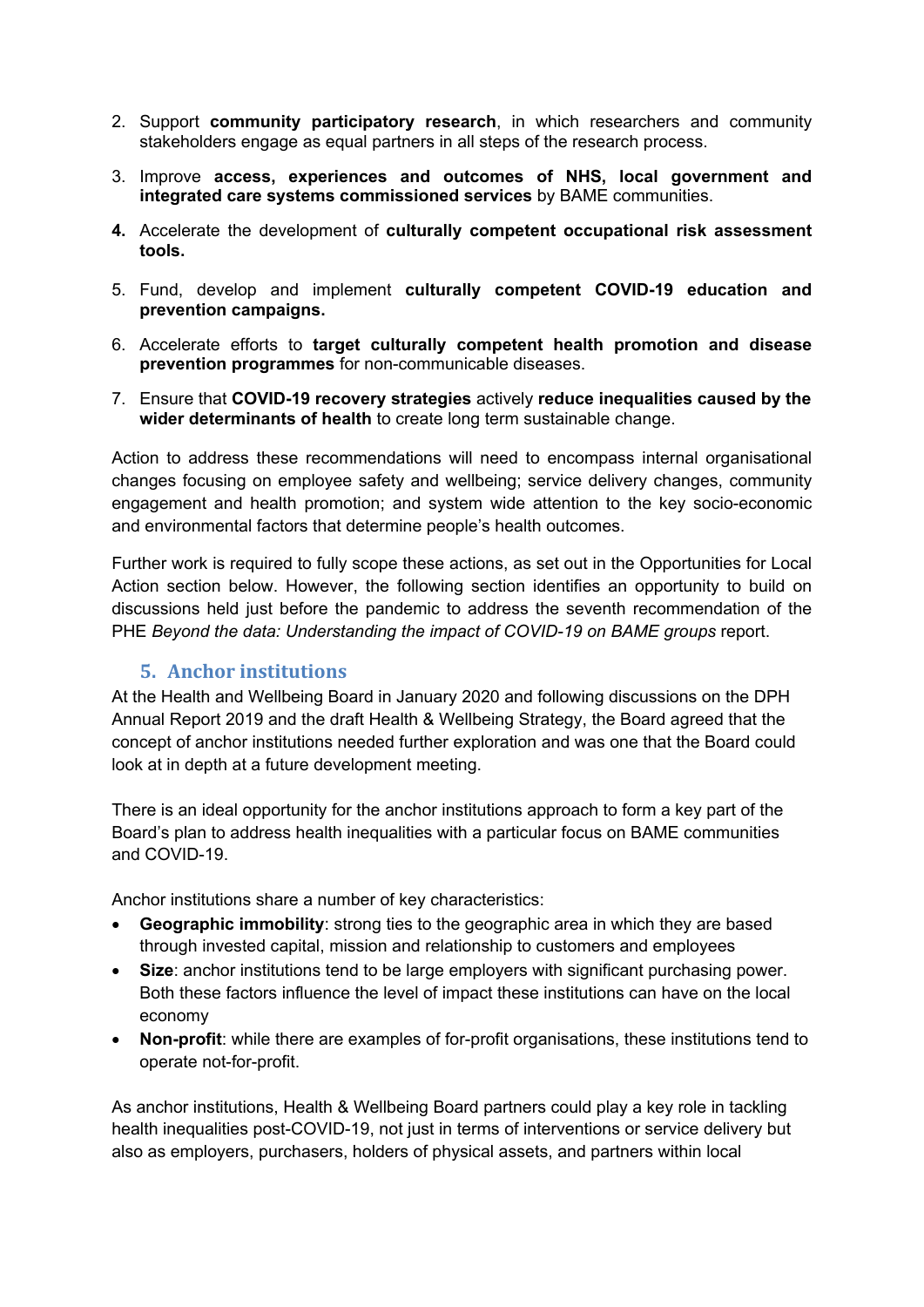economies. GFirst LEP has also expressed an interest in exploring the potential of anchor institutions to contribute to Gloucestershire's economic recovery plan.

In June, the Health Foundation published a blog post titled *'How the NHS can use anchor strategies to build a healthy and sustainable post-COVID-19 recovery'<sup>4</sup>* which set out five areas in which the concept of anchor institutions could tackle health inequalities, including those experienced by minority ethnic groups, during the recovery phase. These are paraphrased in the context of the Gloucestershire Health & Wellbeing Board below.

- **Employment** The economic downturn following COVID-19 lockdown restrictions has seen the highest number of people claiming unemployment benefits in the UK for 27 years. We know that there is a clear link between good, stable employment and good health and wellbeing and that in Gloucestershire, around 74,000 people were working in the health, care and public sectors in 2015, making up just over a quarter of the local workforce. There is a clear opportunity for Board members to use their role as employers to target volunteering, training and stable employment opportunities at local residents, particularly those furthest from the labour market or most at risk of experiencing health inequalities, e.g. those from BAME populations.
- **Procurement and commissioning** The NHS alone has significant purchasing power, spending nearly £30bn a year on procurement pre-COVID-19. Initiatives, such as a local company changing production to provide PPE to NHS and social care organisations, have shown how the health and care and local businesses can work together in ways that were not imaginable pre-COVID-19. Cheltenham-based Kohler Mira produced 12,000 face shields in just two weeks for Gloucestershire Hospitals Trust and a local hospice. Health and Wellbeing Board members have an opportunity to build resilience and increase community benefit by diversifying and strengthening local supply chains, which in turn support local economic recovery through employment opportunities.
- **Estate and workplace –** Public sector partners hold significant physical assets. COVID-19 has forced organisations – particularly those on the front line, such as hospitals – to creatively utilise space. But it has also required partners to reduce the use of spaces through increased remote access to services and consultations and virtual working practices. As these trends are likely to continue, organisations have an increased responsibility to ensure these digital solutions can reach all patients, service users and staff and to tackle digital exclusion. There are also opportunities for partners to ensure spaces can be repurposed in ways that could support local communities.
- **Environmental sustainability –** COVID-19 has had a mixed impact on the environment. The need for PPE has necessitated an increase in single-use plastics with adverse environmental effects. On the other hand, positive benefits of lockdown, such as an increase in walking and cycling, have led to reduced air pollution. In future, partners have an opportunity to promote positive behaviour change and ensure that initiatives are used by all staff and communities, contributing to the delivery of Gloucestershire's Climate Change & Air Quality Strategy.

<sup>4</sup> [https://www.health.org.uk/news-and-comment/blogs/how-the-nhs-can-use-anchor-strategies-to-build-a](https://www.health.org.uk/news-and-comment/blogs/how-the-nhs-can-use-anchor-strategies-to-build-a-healthy-and-sustainable)[healthy-and-sustainable](https://www.health.org.uk/news-and-comment/blogs/how-the-nhs-can-use-anchor-strategies-to-build-a-healthy-and-sustainable)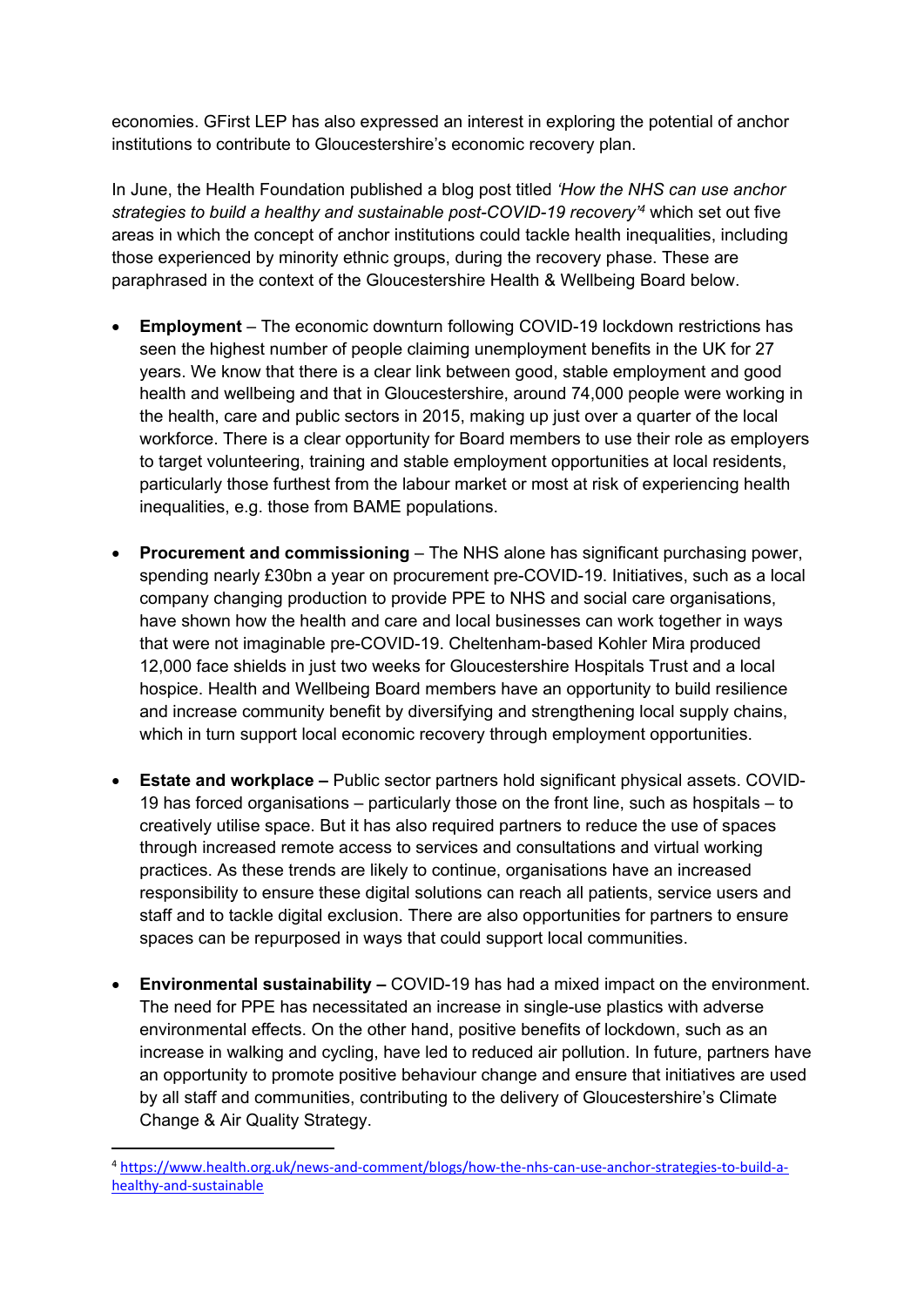**Partnering in a place –** COVID-19 has led to a significant increase in community action and mutual aid groups, which builds on the work done locally through the Enabling Active Communities Board. However, the UK has also seen increased community organising to demand change on related issues such as structural racism and the disproportionate impact of COVID-19 on BAME populations. Learning from and working with local community groups and organisations could help us to better understand the experiences of those most at risk and put in place action to reduce inequalities both in the short term in the event of a further COVID-19 wave or in the longer term.

The Board may wish to consider developing an anchor institution approach that addresses one or more of these strands as part of its approach to tackling health inequalities and particularly those experienced by Gloucestershire's ethnic minority groups.

## **6. Opportunities for local action**

The context in the preceding summary presents a burning platform for addressing the inequality associated with belonging to some ethnic groups. Action is required at a great scale and pace.

- The Director of Public Health report for 2020 will focus on BAME and inequality. Experience of previous reports has shown that this is a really useful tool for engaging the system and shining a spotlight on a particular issue.
- The development of a Gloucestershire Prevention and Health Inequalities Framework will complement the Health and Wellbeing Strategy and provide a clear framework for action.
- Community engagement in this agenda is essential and taking a strengths-based approach in line with the Health and Wellbeing Strategy principles.
- To develop the anchor institution approach, a small working group drawn from interested partner organisations meet virtually to explore:
	- i. A shared understanding of what anchor institutions in Gloucestershire are and could be doing to support the local economy
	- ii. A clear summary of current anchor institution activity
	- iii. An agreed way forward for building on current anchor institution activity.
- The Health and Wellbeing Board can provide system leadership for the recommendations from The *Beyond the Data: Understanding the impact of COVID-19 on BAME groups* report. This recommends *"*Anchor institutions: scale up prevention services in a targeted and timely way, develop strategies to rebuild trust with health and care services, co-produce solutions with BAME groups and faith leaders, provide safeguards to mitigate risks for all front-line workers." Anchor institutions locally can contribute to the seven recommendations:
	- 1. Data collection and recording
	- 2. Community participatory research